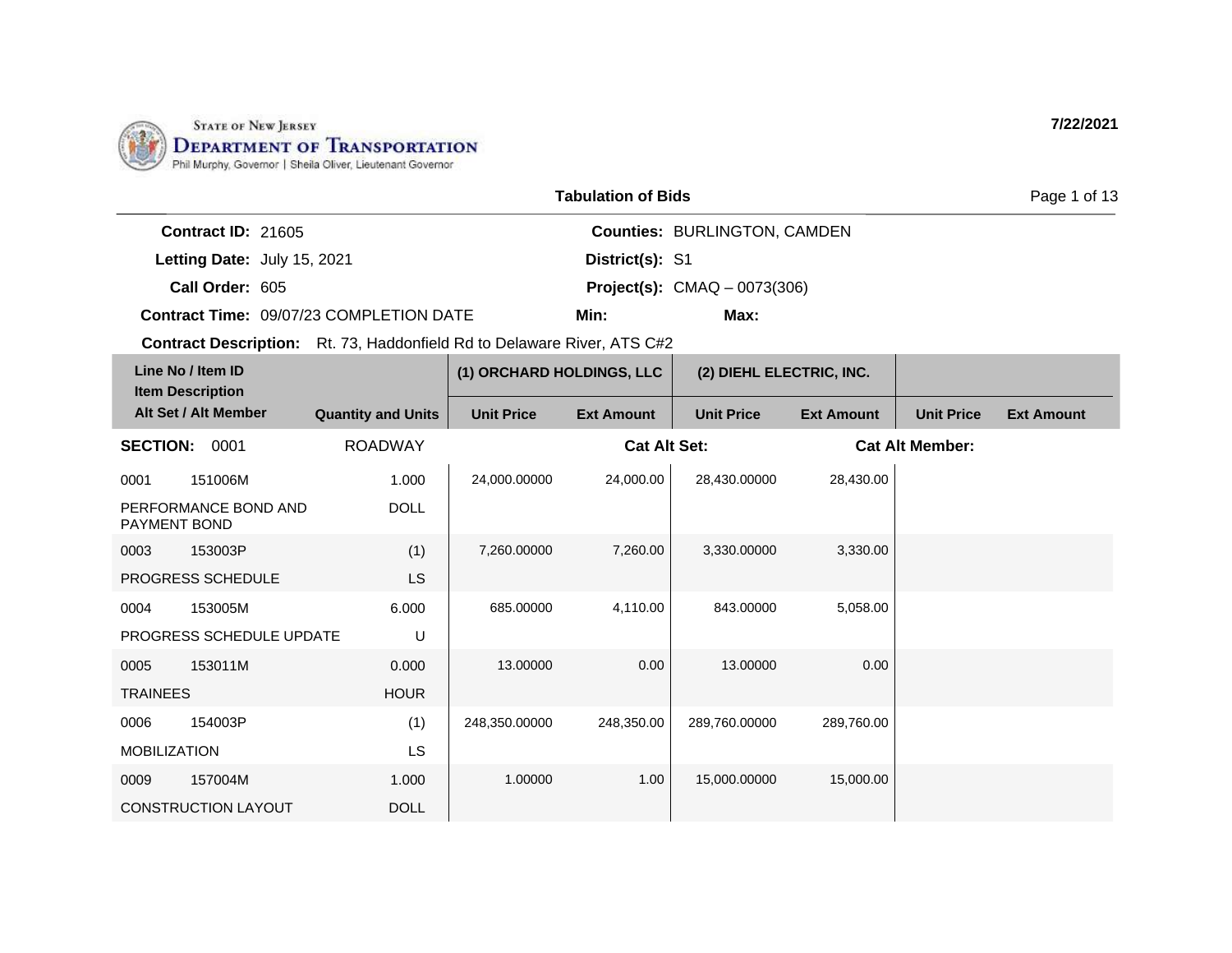

| <b>Tabulation of Bids</b> |                                     |
|---------------------------|-------------------------------------|
|                           | <b>Counties: BURLINGTON, CAMDEN</b> |

**Letting Date:** July 15, 2021 **District(s): S1** 

**Call Order:** 605 **Project(s):** CMAQ – 0073(306)

**Contract ID:** 21605

**Contract Time:** 09/07/23 COMPLETION DATE

**Min: Max:**

**District(s):**

**Contract Description:** Rt. 73, Haddonfield Rd to Delaware River, ATS C#2

|                      | Line No / Item ID<br><b>Item Description</b>      |                           | (1) ORCHARD HOLDINGS, LLC |                     | (2) DIEHL ELECTRIC, INC. |                   |                        |                   |
|----------------------|---------------------------------------------------|---------------------------|---------------------------|---------------------|--------------------------|-------------------|------------------------|-------------------|
|                      | Alt Set / Alt Member                              | <b>Quantity and Units</b> | <b>Unit Price</b>         | <b>Ext Amount</b>   | <b>Unit Price</b>        | <b>Ext Amount</b> | <b>Unit Price</b>      | <b>Ext Amount</b> |
| <b>SECTION:</b>      | 0001                                              | <b>ROADWAY</b>            |                           | <b>Cat Alt Set:</b> |                          |                   | <b>Cat Alt Member:</b> |                   |
| 0012                 | 159003M                                           | 35.000                    | 1.00000                   | 35.00               | 0.01000                  | 0.35              |                        |                   |
|                      | <b>BREAKAWAY BARRICADE</b>                        | U                         |                           |                     |                          |                   |                        |                   |
| 0013                 | 159006M                                           | 70.000                    | 1.00000                   | 70.00               | 0.01000                  | 0.70              |                        |                   |
| <b>DRUM</b>          |                                                   | U                         |                           |                     |                          |                   |                        |                   |
| 0014                 | 159012M                                           | 900.000                   | 1.00000                   | 900.00              | 0.01000                  | 9.00              |                        |                   |
|                      | <b>CONSTRUCTION SIGNS</b>                         | <b>SF</b>                 |                           |                     |                          |                   |                        |                   |
| 0015                 | 159027M                                           | 4.000                     | 1.00000                   | 4.00                | 0.01000                  | 0.04              |                        |                   |
|                      | FLASHING ARROW BOARD, 4' X 8'                     | U                         |                           |                     |                          |                   |                        |                   |
| 0016                 | 159029M                                           | 2.000                     | 18,300.00000              | 36,600.00           | 18,220.00000             | 36,440.00         |                        |                   |
| <b>SIGN W/REMOTE</b> | PORTABLE VARIABLE MESSAGE<br><b>COMMUNICATION</b> | U                         |                           |                     |                          |                   |                        |                   |

**7/22/2021**

Page 2 of 13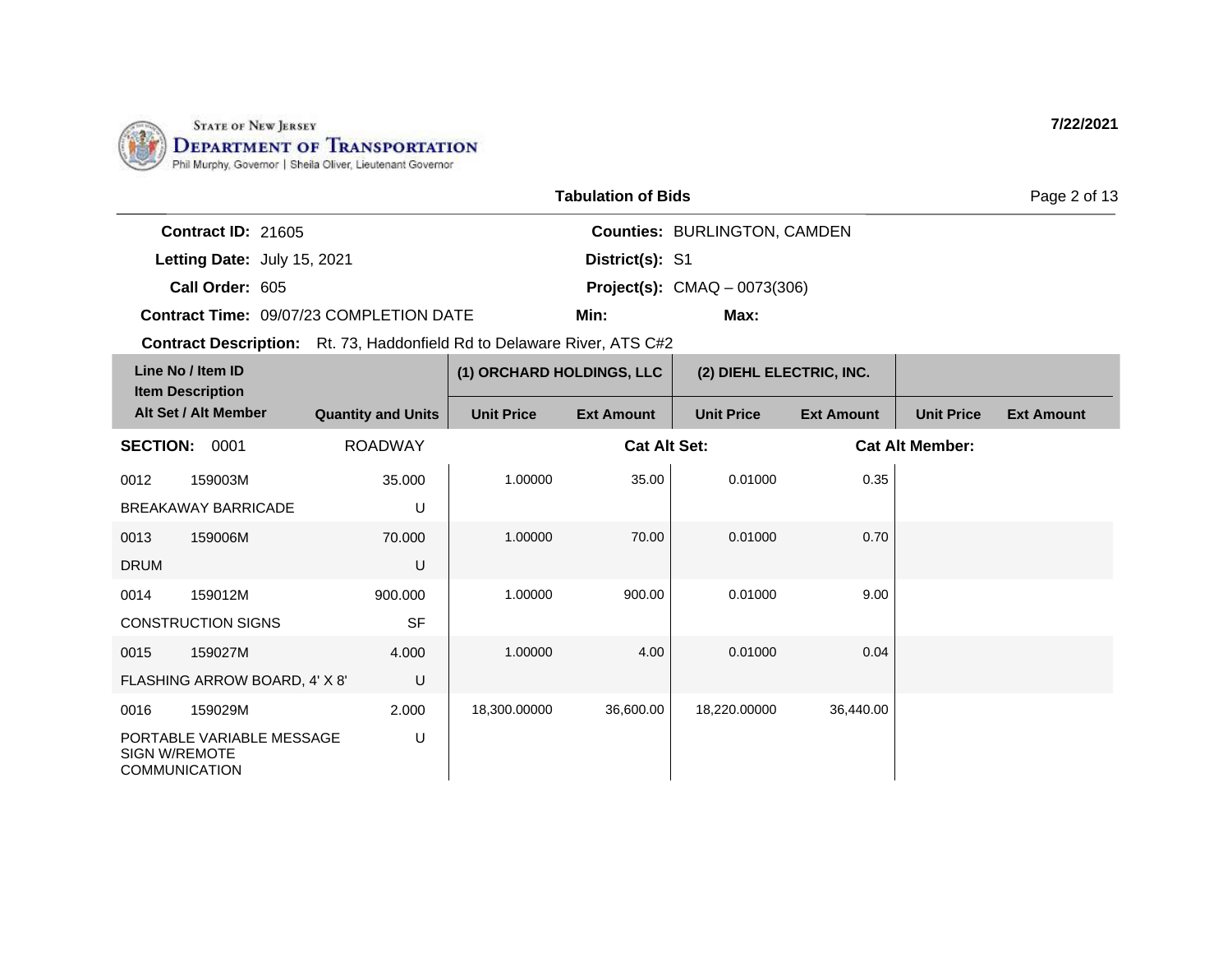

|                             |                                                | <b>Tabulation of Bids</b> |                                       | Page 3 of 13 |
|-----------------------------|------------------------------------------------|---------------------------|---------------------------------------|--------------|
| Contract $ID: 21605$        |                                                |                           | <b>Counties: BURLINGTON, CAMDEN</b>   |              |
| Letting Date: July 15, 2021 |                                                | District(s): S1           |                                       |              |
| Call Order: 605             |                                                |                           | <b>Project(s):</b> $CMAQ - 0073(306)$ |              |
|                             | <b>Contract Time: 09/07/23 COMPLETION DATE</b> | Min:                      | Max:                                  |              |

| Line No / Item ID<br><b>Item Description</b> |                                                                   |                           | (1) ORCHARD HOLDINGS, LLC |                     | (2) DIEHL ELECTRIC, INC. |                   |                        |                   |
|----------------------------------------------|-------------------------------------------------------------------|---------------------------|---------------------------|---------------------|--------------------------|-------------------|------------------------|-------------------|
|                                              | Alt Set / Alt Member                                              | <b>Quantity and Units</b> | <b>Unit Price</b>         | <b>Ext Amount</b>   | <b>Unit Price</b>        | <b>Ext Amount</b> | <b>Unit Price</b>      | <b>Ext Amount</b> |
| <b>SECTION:</b>                              | 0001                                                              | <b>ROADWAY</b>            |                           | <b>Cat Alt Set:</b> |                          |                   | <b>Cat Alt Member:</b> |                   |
| 0017                                         | 159108M                                                           | 2.000                     | 12,200.00000              | 24,400.00           | 0.01000                  | 0.02              |                        |                   |
|                                              | <b>TRAFFIC CONTROL TRUCK WITH</b><br><b>MOUNTED CRASH CUSHION</b> | U                         |                           |                     |                          |                   |                        |                   |
| 0018                                         | 161003P                                                           | (1)                       | 1.00000                   | 1.00                | 0.01000                  | 0.01              |                        |                   |
| <b>FINAL CLEANUP</b>                         |                                                                   | LS                        |                           |                     |                          |                   |                        |                   |
| 0019                                         | 201003P                                                           | (1)                       | 17,570.00000              | 17,570.00           | 16,000.00000             | 16,000.00         |                        |                   |
| <b>CLEARING SITE</b>                         |                                                                   | LS                        |                           |                     |                          |                   |                        |                   |
| 0020                                         | 202006M                                                           | 5.000                     | 320.00000                 | 1,600.00            | 500.00000                | 2,500.00          |                        |                   |
|                                              | <b>EXCAVATION, TEST PIT</b>                                       | <b>CY</b>                 |                           |                     |                          |                   |                        |                   |
| 0021                                         | 606012P                                                           | 2.000                     | 50.00000                  | 100.00              | 400.00000                | 800.00            |                        |                   |
|                                              | <b>CONCRETE SIDEWALK, 4" THICK</b>                                | SY                        |                           |                     |                          |                   |                        |                   |
| 0022                                         | 606095P                                                           | 195.000                   | 210.00000                 | 40,950.00           | 560.00000                | 109,200.00        |                        |                   |
| <b>TURF PAVERS</b>                           |                                                                   | SY                        |                           |                     |                          |                   |                        |                   |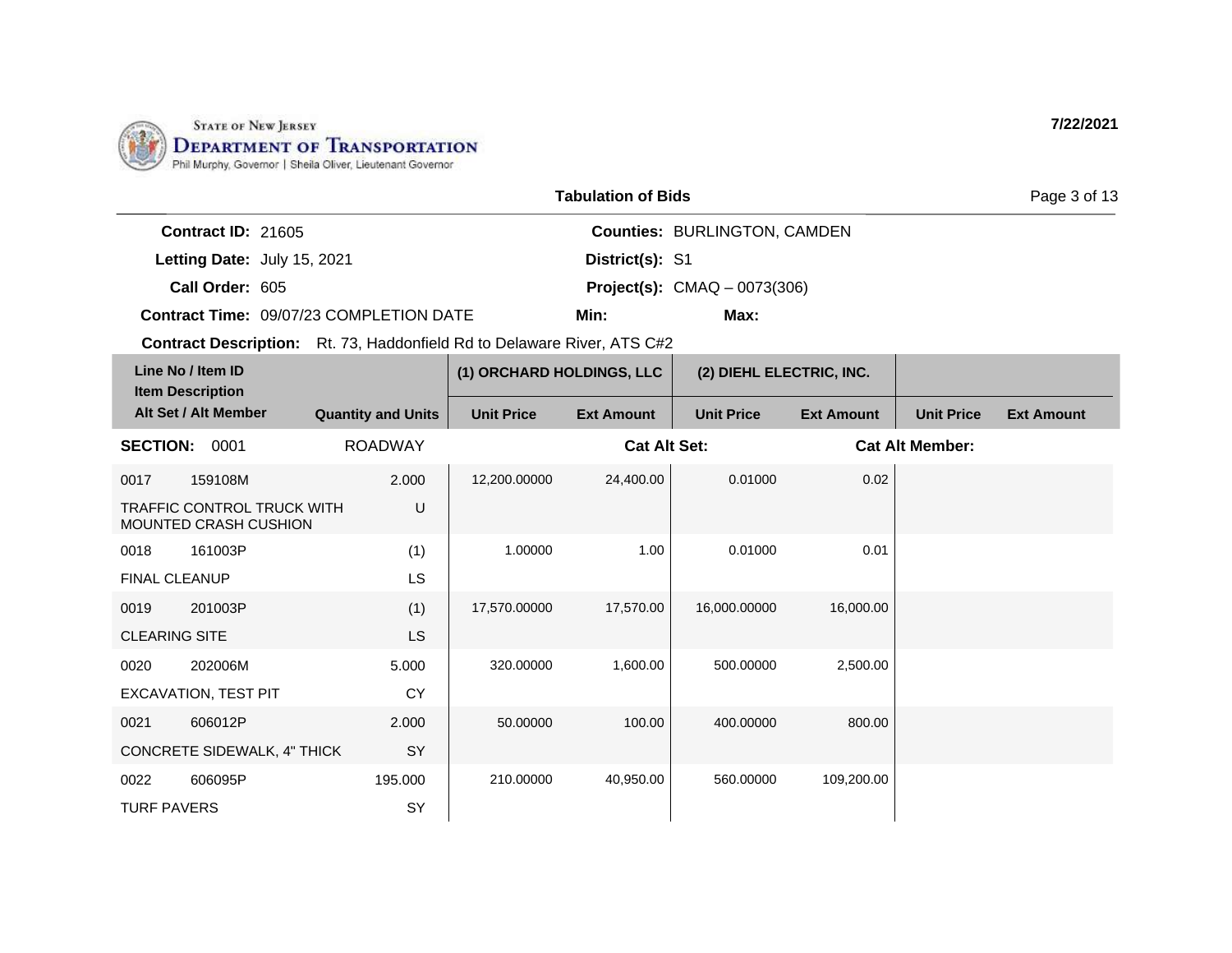

|                                                | <b>Tabulation of Bids</b> |                                       | Page 4 of 13 |  |  |
|------------------------------------------------|---------------------------|---------------------------------------|--------------|--|--|
| <b>Contract ID: 21605</b>                      |                           | <b>Counties: BURLINGTON, CAMDEN</b>   |              |  |  |
| Letting Date: July 15, 2021                    | District(s): S1           |                                       |              |  |  |
| Call Order: 605                                |                           | <b>Project(s):</b> $CMAQ - 0073(306)$ |              |  |  |
| <b>Contract Time: 09/07/23 COMPLETION DATE</b> | Min:                      | Max:                                  |              |  |  |

| Line No / Item ID<br><b>Item Description</b> |                            |                           | (1) ORCHARD HOLDINGS, LLC |                     | (2) DIEHL ELECTRIC, INC. |                   |                        |                   |
|----------------------------------------------|----------------------------|---------------------------|---------------------------|---------------------|--------------------------|-------------------|------------------------|-------------------|
|                                              | Alt Set / Alt Member       | <b>Quantity and Units</b> | <b>Unit Price</b>         | <b>Ext Amount</b>   | <b>Unit Price</b>        | <b>Ext Amount</b> | <b>Unit Price</b>      | <b>Ext Amount</b> |
| <b>SECTION:</b>                              | 0001                       | <b>ROADWAY</b>            |                           | <b>Cat Alt Set:</b> |                          |                   | <b>Cat Alt Member:</b> |                   |
| 0023                                         | 607018P                    | 100.000                   | 94.00000                  | 9,400.00            | 58,00000                 | 5,800.00          |                        |                   |
| <b>CURB</b>                                  | 9" X 16" CONCRETE VERTICAL | LF                        |                           |                     |                          |                   |                        |                   |
| 0024                                         | 701015P                    | 136.000                   | 77.50000                  | 10,540.00           | 60.00000                 | 8,160.00          |                        |                   |
|                                              | 2" RIGID METALLIC CONDUIT  | LF                        |                           |                     |                          |                   |                        |                   |
| 0025                                         | 701021P                    | 446.000                   | 87.75000                  | 39,136.50           | 88,00000                 | 39,248.00         |                        |                   |
|                                              | 3" RIGID METALLIC CONDUIT  | LF                        |                           |                     |                          |                   |                        |                   |
| 0026                                         | 701123M                    | 5.000                     | 1,890.00000               | 9,450.00            | 4,200.00000              | 21,000.00         |                        |                   |
|                                              | FOUNDATION, TYPE SFT       | U                         |                           |                     |                          |                   |                        |                   |
| 0027                                         | 701189P                    | 782.000                   | 8.00000                   | 6,256.00            | 1.46000                  | 1,141.72          |                        |                   |
|                                              | GROUND WIRE, NO. 6 AWG     | <b>LF</b>                 |                           |                     |                          |                   |                        |                   |
| 0028                                         | 701192P                    | 32.000                    | 7.05000                   | 225.60              | 1.20000                  | 38.40             |                        |                   |
|                                              | GROUND WIRE, NO. 8 AWG     | LF                        |                           |                     |                          |                   |                        |                   |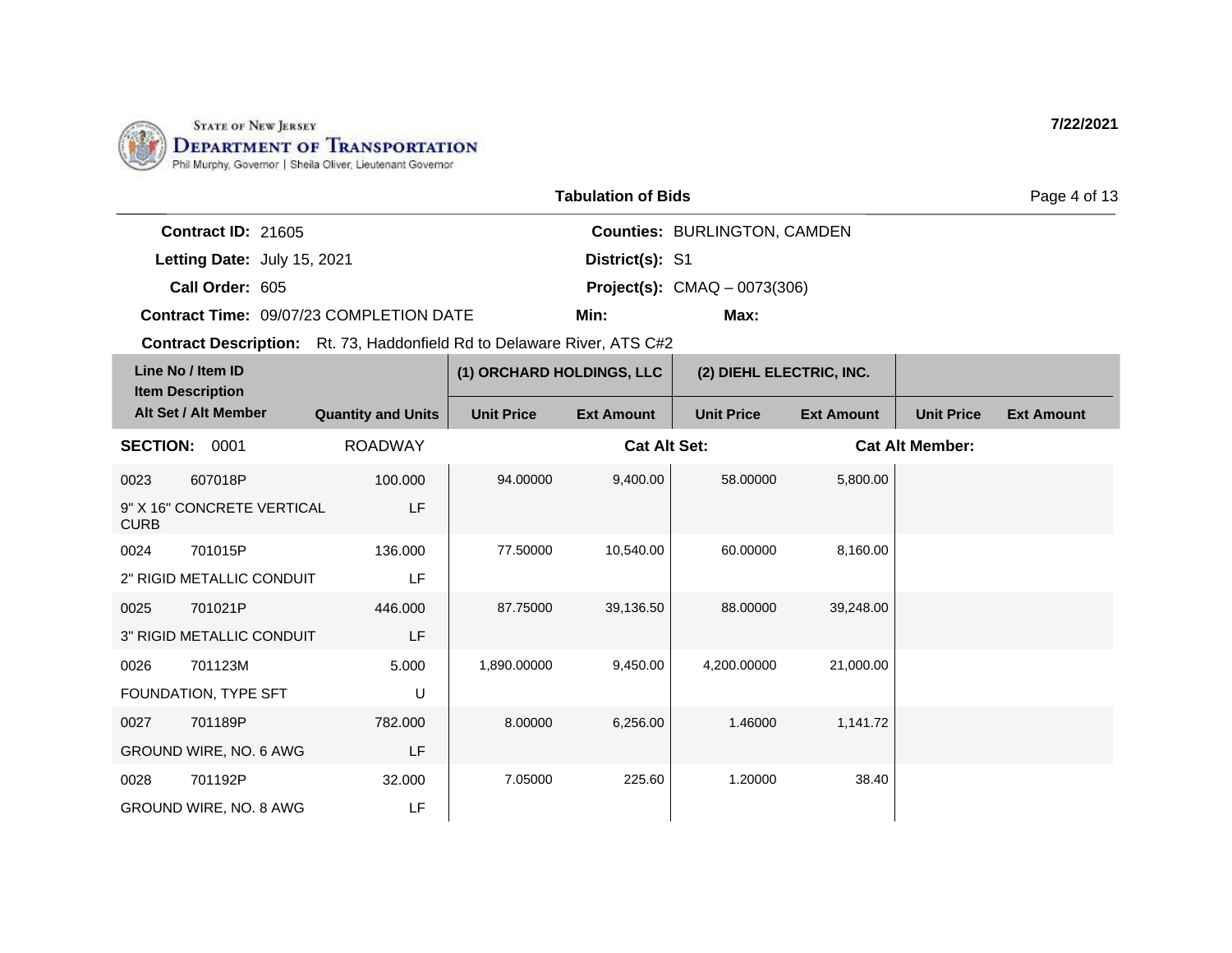

|                             |                                                | <b>Tabulation of Bids</b> |                                       | Page 5 of 13 |  |  |
|-----------------------------|------------------------------------------------|---------------------------|---------------------------------------|--------------|--|--|
| Contract $ID: 21605$        |                                                |                           | <b>Counties: BURLINGTON, CAMDEN</b>   |              |  |  |
| Letting Date: July 15, 2021 |                                                | District(s): S1           |                                       |              |  |  |
| Call Order: 605             |                                                |                           | <b>Project(s):</b> $CMAQ - 0073(306)$ |              |  |  |
|                             | <b>Contract Time: 09/07/23 COMPLETION DATE</b> | Min:                      | Max:                                  |              |  |  |

| Line No / Item ID<br><b>Item Description</b> |                                |                           | (1) ORCHARD HOLDINGS, LLC |                     | (2) DIEHL ELECTRIC, INC. |                   |                        |                   |
|----------------------------------------------|--------------------------------|---------------------------|---------------------------|---------------------|--------------------------|-------------------|------------------------|-------------------|
|                                              | Alt Set / Alt Member           | <b>Quantity and Units</b> | <b>Unit Price</b>         | <b>Ext Amount</b>   | <b>Unit Price</b>        | <b>Ext Amount</b> | <b>Unit Price</b>      | <b>Ext Amount</b> |
| <b>SECTION:</b>                              | 0001                           | <b>ROADWAY</b>            |                           | <b>Cat Alt Set:</b> |                          |                   | <b>Cat Alt Member:</b> |                   |
| 0029                                         | 701198P                        | 1,564.000                 | 8.00000                   | 12,512.00           | 1.64000                  | 2,564.96          |                        |                   |
| AWG                                          | MULTIPLE LIGHTING WIRE, NO. 6  | LF                        |                           |                     |                          |                   |                        |                   |
| 0030                                         | 701204P                        | 64.000                    | 6.50000                   | 416.00              | 1.21000                  | 77.44             |                        |                   |
| AWG                                          | MULTIPLE LIGHTING WIRE, NO. 10 | LF                        |                           |                     |                          |                   |                        |                   |
| 0031                                         | 701210P                        | 399.000                   | 8.75000                   | 3,491.25            | 12,60000                 | 5,027.40          |                        |                   |
|                                              | SERVICE WIRE, NO. 2 AWG        | LF                        |                           |                     |                          |                   |                        |                   |
| 0032                                         | 702012M                        | 5.000                     | 6,160.00000               | 30,800.00           | 9,590.00000              | 47,950.00         |                        |                   |
| <b>ALUMINUM</b>                              | TRAFFIC SIGNAL STANDARD,       | U                         |                           |                     |                          |                   |                        |                   |
| 0033                                         | 702045M                        | 14.000                    | 23,000.00000              | 322,000.00          | 27,220.00000             | 381,080.00        |                        |                   |
|                                              | <b>IMAGE DETECTOR</b>          | U                         |                           |                     |                          |                   |                        |                   |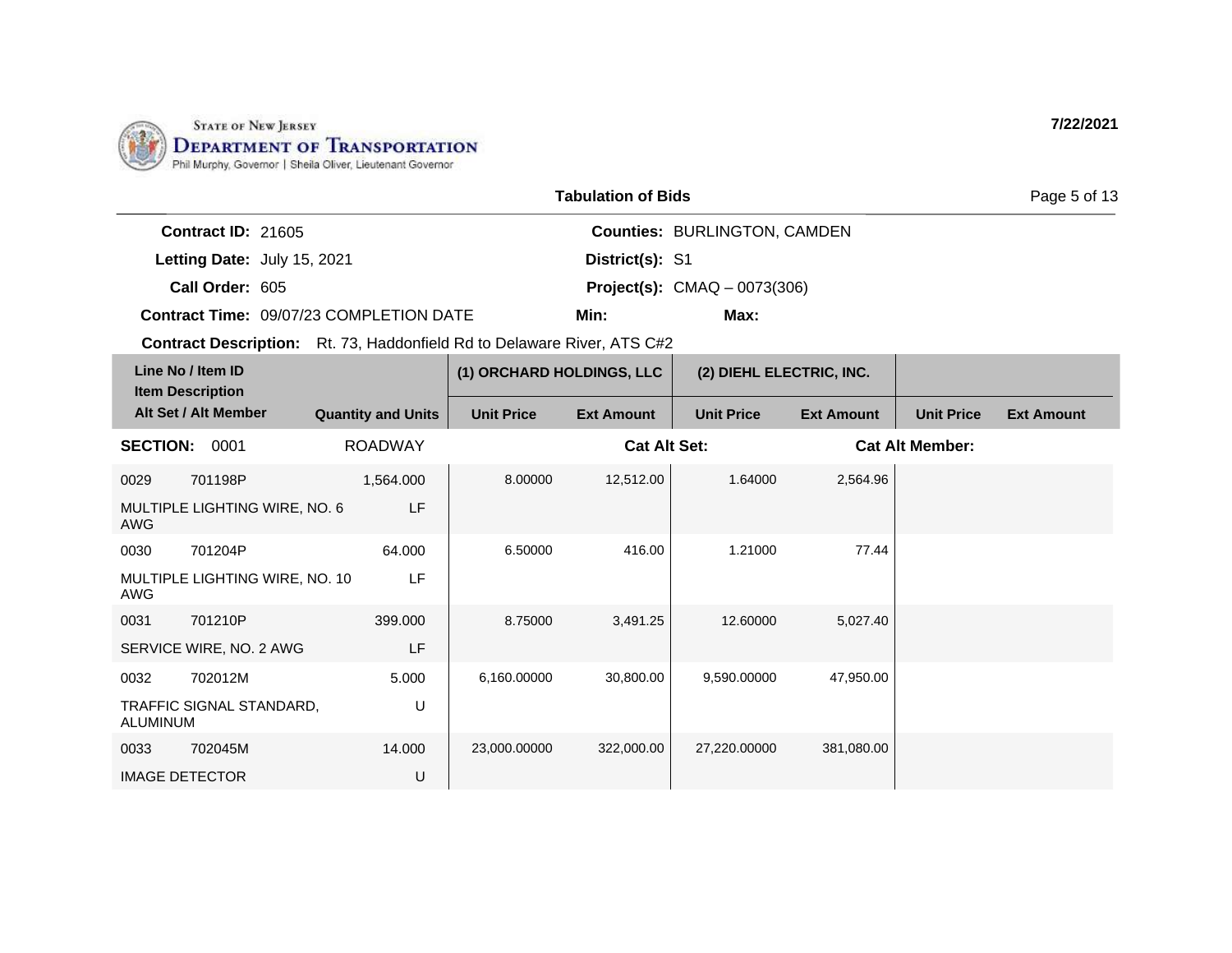

|                             |                                         | <b>Tabulation of Bids</b> |                                       | Page 6 of 13 |
|-----------------------------|-----------------------------------------|---------------------------|---------------------------------------|--------------|
| Contract $ID: 21605$        |                                         |                           | <b>Counties: BURLINGTON, CAMDEN</b>   |              |
| Letting Date: July 15, 2021 |                                         | District(s): S1           |                                       |              |
| Call Order: 605             |                                         |                           | <b>Project(s):</b> $CMAQ - 0073(306)$ |              |
|                             | Contract Time: 09/07/23 COMPLETION DATE | Min:                      | Max:                                  |              |

| Line No / Item ID<br><b>Item Description</b> |                                                       |                           | (1) ORCHARD HOLDINGS, LLC |                     | (2) DIEHL ELECTRIC, INC. |                   |                        |                   |
|----------------------------------------------|-------------------------------------------------------|---------------------------|---------------------------|---------------------|--------------------------|-------------------|------------------------|-------------------|
|                                              | Alt Set / Alt Member                                  | <b>Quantity and Units</b> | <b>Unit Price</b>         | <b>Ext Amount</b>   | <b>Unit Price</b>        | <b>Ext Amount</b> | <b>Unit Price</b>      | <b>Ext Amount</b> |
| <b>SECTION:</b>                              | 0001                                                  | <b>ROADWAY</b>            |                           | <b>Cat Alt Set:</b> |                          |                   | <b>Cat Alt Member:</b> |                   |
| 0034                                         | 702050M                                               | 4.000                     | 9,065.00000               | 36,260.00           | 13,950.00000             | 55,800.00         |                        |                   |
|                                              | <b>GENERATOR AUXILIARY CABINET</b>                    | U                         |                           |                     |                          |                   |                        |                   |
| 0035                                         | 702057M                                               | (1)                       | 1.00000                   | 1.00                | 0.01000                  | 0.01              |                        |                   |
| Location 1                                   | INTERIM TRAFFIC SIGNAL<br>SYSTEM, LOCATION NO.        | <b>LS</b>                 |                           |                     |                          |                   |                        |                   |
| 0036                                         | 702057M                                               | (1)                       | 1.00000                   | 1.00                | 0.01000                  | 0.01              |                        |                   |
| Location 2                                   | <b>INTERIM TRAFFIC SIGNAL</b><br>SYSTEM, LOCATION NO. | LS                        |                           |                     |                          |                   |                        |                   |
| 0037                                         | 702057M                                               | (1)                       | 1.00000                   | 1.00                | 0.01000                  | 0.01              |                        |                   |
| Location 3                                   | <b>INTERIM TRAFFIC SIGNAL</b><br>SYSTEM, LOCATION NO. | <b>LS</b>                 |                           |                     |                          |                   |                        |                   |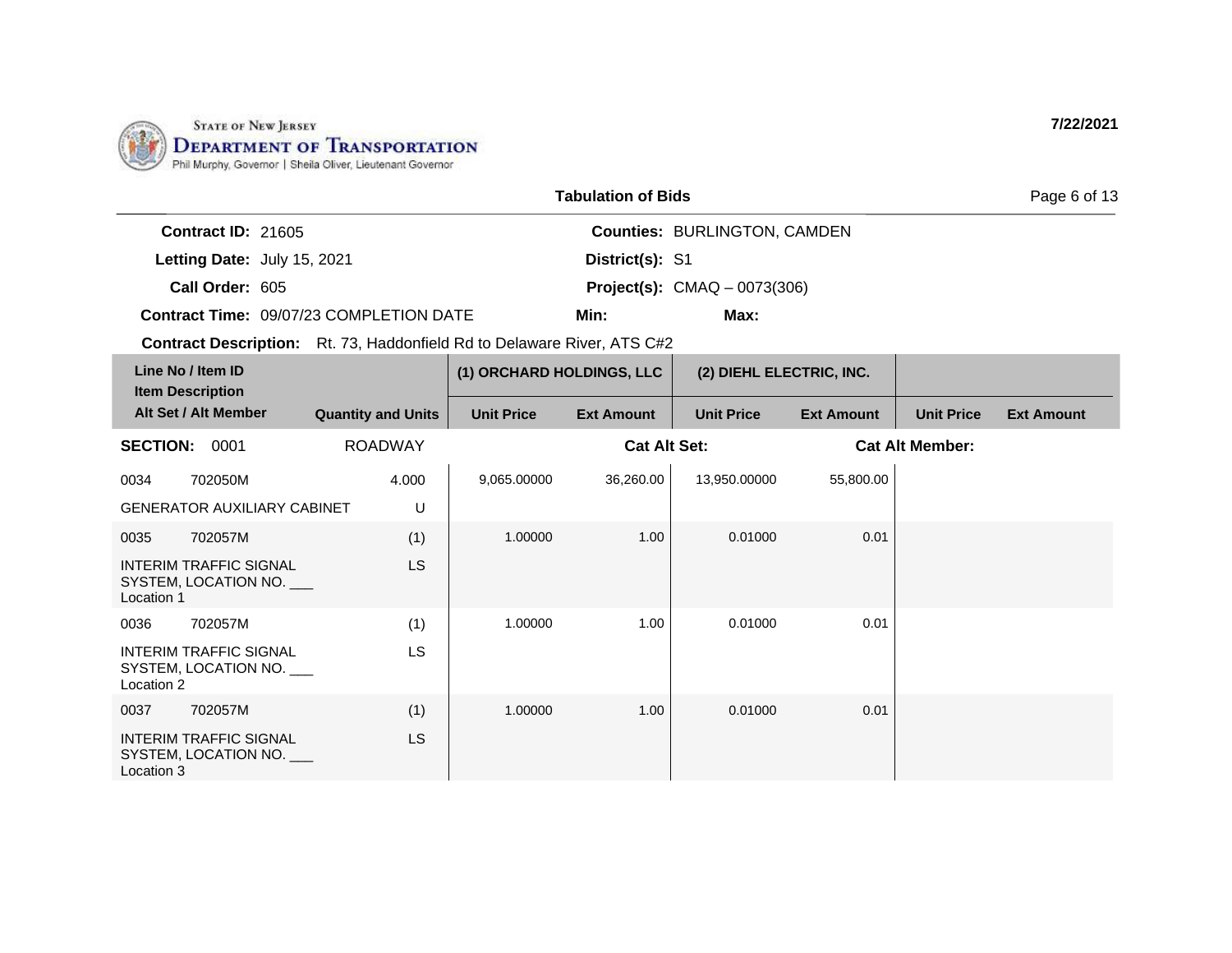

| <b>Tabulation of Bids</b> |  |
|---------------------------|--|
|                           |  |

**Contract ID:** 21605

**Letting Date:** July 15, 2021 **District(s): S1** 

**Call Order:** 605 **Project(s):** CMAQ – 0073(306)

**Contract Time:** 09/07/23 COMPLETION DATE

**Min: Max:**

**Counties:** BURLINGTON, CAMDEN

**District(s):**

**Contract Description:** Rt. 73, Haddonfield Rd to Delaware River, ATS C#2

| Line No / Item ID<br><b>Item Description</b>                        |                           | (1) ORCHARD HOLDINGS, LLC |                     | (2) DIEHL ELECTRIC, INC. |                   |                        |                   |
|---------------------------------------------------------------------|---------------------------|---------------------------|---------------------|--------------------------|-------------------|------------------------|-------------------|
| Alt Set / Alt Member                                                | <b>Quantity and Units</b> | <b>Unit Price</b>         | <b>Ext Amount</b>   | <b>Unit Price</b>        | <b>Ext Amount</b> | <b>Unit Price</b>      | <b>Ext Amount</b> |
| <b>SECTION:</b><br>0001                                             | <b>ROADWAY</b>            |                           | <b>Cat Alt Set:</b> |                          |                   | <b>Cat Alt Member:</b> |                   |
| 0038<br>702057M                                                     | (1)                       | 1.00000                   | 1.00                | 0.01000                  | 0.01              |                        |                   |
| <b>INTERIM TRAFFIC SIGNAL</b><br>SYSTEM, LOCATION NO.<br>Location 4 | LS                        |                           |                     |                          |                   |                        |                   |
| 0039<br>704002M                                                     | 320,000                   | 117.75000                 | 37,680.00           | 62.00000                 | 19,840.00         |                        |                   |
| ITS CONDUIT, TYPE A                                                 | LF.                       |                           |                     |                          |                   |                        |                   |
| 704003M<br>0040                                                     | 3.000                     | 5,140.00000               | 15,420.00           | 6,580.00000              | 19,740.00         |                        |                   |
| JUNCTION BOX ITS TYPE A                                             | U                         |                           |                     |                          |                   |                        |                   |
| 704006M<br>0041                                                     | 5.000                     | 11,065.00000              | 55,325.00           | 31,180.00000             | 155,900.00        |                        |                   |
| <b>JUNCTION BOX ITS TYPE B</b>                                      | U                         |                           |                     |                          |                   |                        |                   |
| 0042<br>704009M                                                     | 10.000                    | 3,150.00000               | 31,500.00           | 3,380.00000              | 33,800.00         |                        |                   |
| JUNCTION BOX ITS TYPE C                                             | U                         |                           |                     |                          |                   |                        |                   |
| 0043<br>704011M                                                     | 5.000                     | 6,590.00000               | 32,950.00           | 9,350.00000              | 46,750.00         |                        |                   |
| <b>METER CABINET ITS</b>                                            | U                         |                           |                     |                          |                   |                        |                   |

Page 7 of 13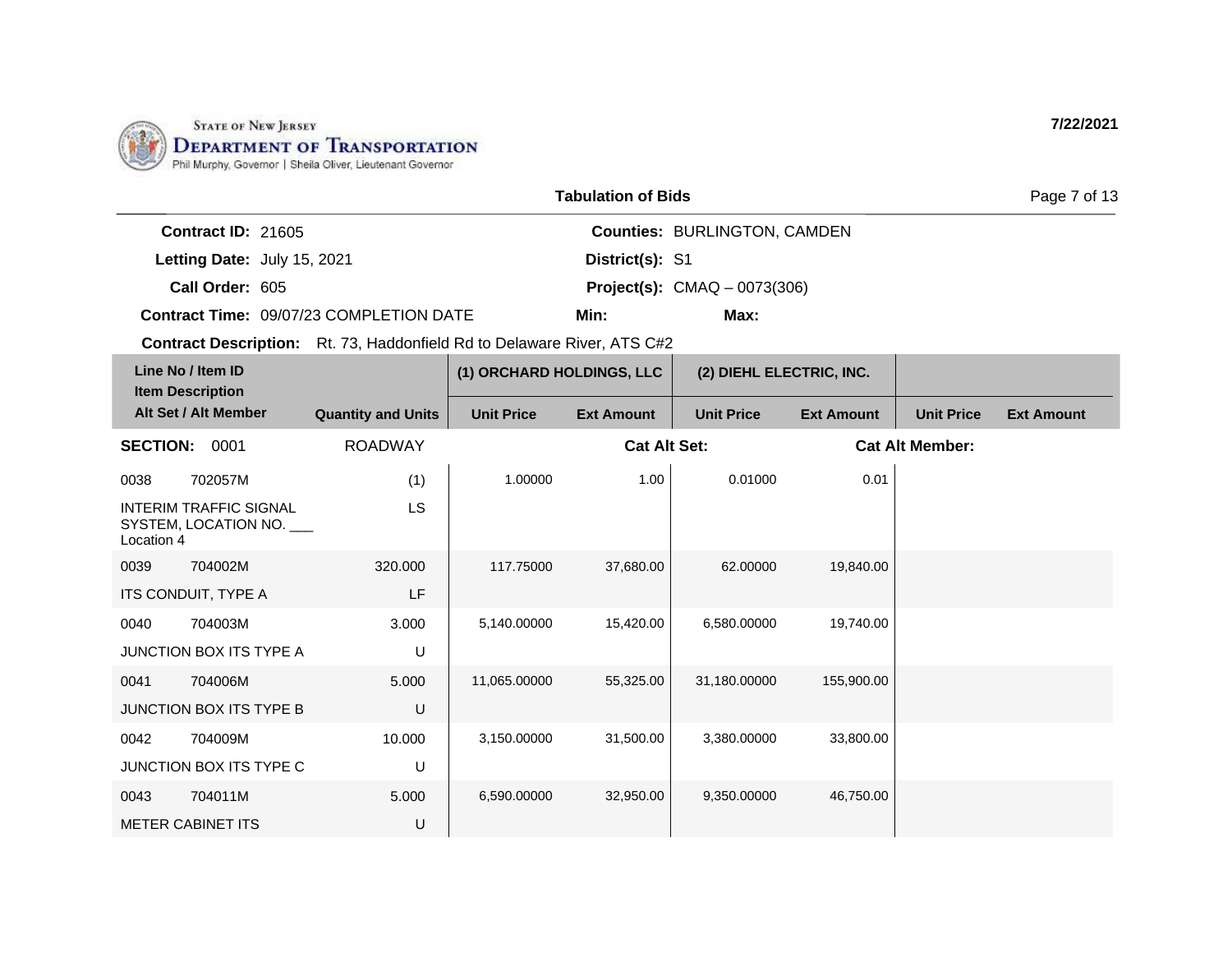

|                             |                                                | <b>Tabulation of Bids</b> |                                       |
|-----------------------------|------------------------------------------------|---------------------------|---------------------------------------|
| Contract $ID: 21605$        |                                                |                           | <b>Counties: BURLINGTON, CAMDEN</b>   |
| Letting Date: July 15, 2021 |                                                | District(s): S1           |                                       |
| Call Order: 605             |                                                |                           | <b>Project(s):</b> $CMAQ - 0073(306)$ |
|                             | <b>Contract Time: 09/07/23 COMPLETION DATE</b> | Min:                      | Max:                                  |

| Line No / Item ID<br><b>Item Description</b> |                                                         |                           | (1) ORCHARD HOLDINGS, LLC |                     | (2) DIEHL ELECTRIC, INC. |                   |                        |                   |
|----------------------------------------------|---------------------------------------------------------|---------------------------|---------------------------|---------------------|--------------------------|-------------------|------------------------|-------------------|
|                                              | Alt Set / Alt Member                                    | <b>Quantity and Units</b> | <b>Unit Price</b>         | <b>Ext Amount</b>   | <b>Unit Price</b>        | <b>Ext Amount</b> | <b>Unit Price</b>      | <b>Ext Amount</b> |
| <b>SECTION:</b>                              | 0001                                                    | <b>ROADWAY</b>            |                           | <b>Cat Alt Set:</b> |                          |                   | <b>Cat Alt Member:</b> |                   |
| 0044                                         | 704014M                                                 | 5.000                     | 2,390.00000               | 11,950.00           | 3.200.00000              | 16,000.00         |                        |                   |
| FOUNDATION, ITS                              |                                                         | U                         |                           |                     |                          |                   |                        |                   |
| 0045                                         | 704032M                                                 | 4.000                     | 88,225.00000              | 352,900.00          | 93,990.00000             | 375,960.00        |                        |                   |
| TYPE - CTSS                                  | CONTROLLER MODIFICATIONS,                               | U                         |                           |                     |                          |                   |                        |                   |
| 0046                                         | 704033P                                                 | (1)                       | 37,700.00000              | 37,700.00           | 45,380.00000             | 45,380.00         |                        |                   |
|                                              | CONTROL CENTER SYSTEM,<br>LOCATION NO. ____- TOCS       | LS                        |                           |                     |                          |                   |                        |                   |
| 0047                                         | 704033P                                                 | (1)                       | 151,000.00000             | 151,000.00          | 150,060.00000            | 150,060.00        |                        |                   |
| Center                                       | CONTROL CENTER SYSTEM,<br>LOCATION NO. ___ - NJDOT Data | <b>LS</b>                 |                           |                     |                          |                   |                        |                   |
| 0048                                         | 704078P                                                 | 5,714.000                 | 18,25000                  | 104,280.50          | 3.45000                  | 19,713.30         |                        |                   |
|                                              | FIBER OPTIC CABLE TYPE E                                | LF                        |                           |                     |                          |                   |                        |                   |

**7/22/2021**

Page 8 of 13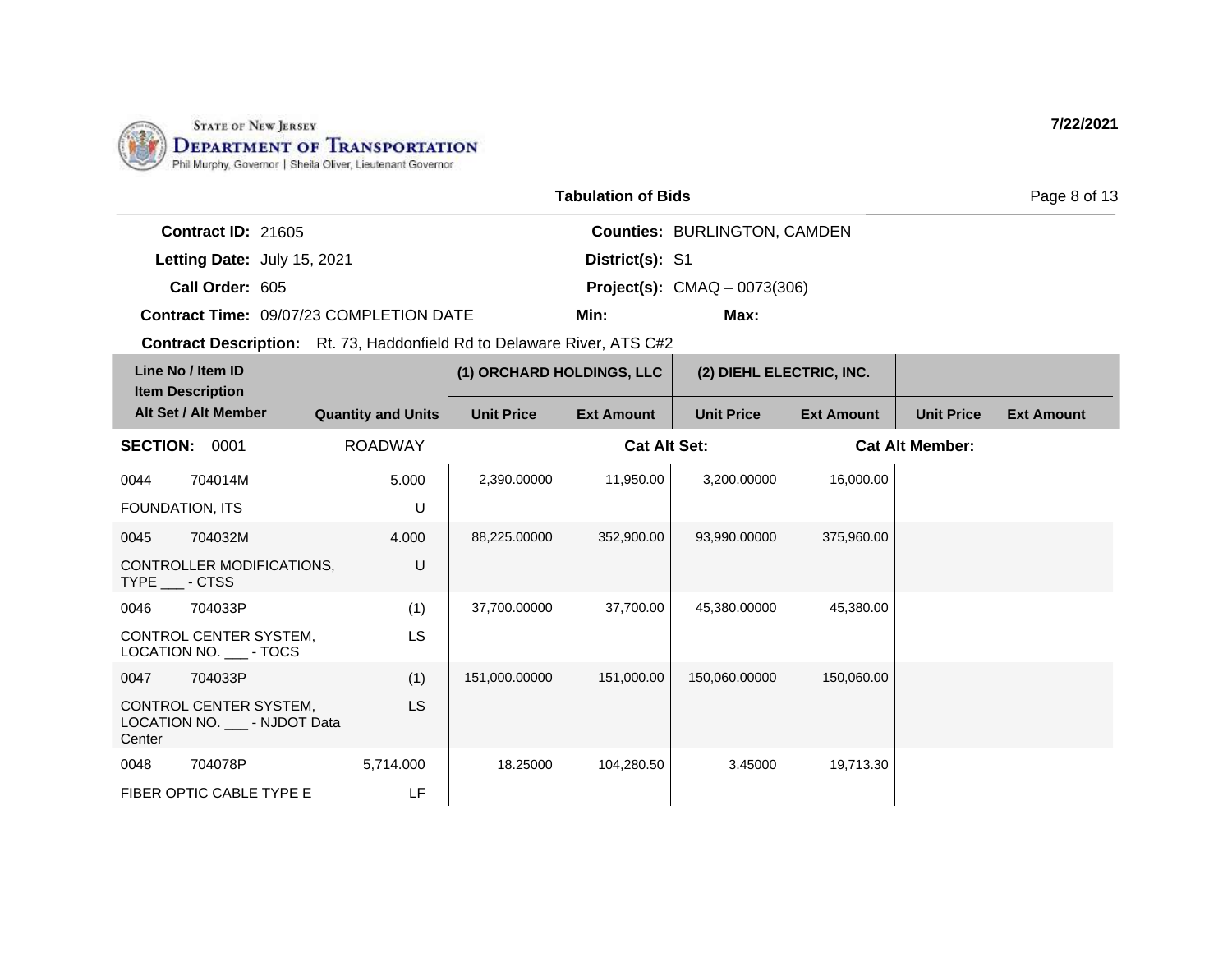

|                                                                                |                           |                           | <b>Tabulation of Bids</b> |                                     |                   |                        | Page 9 of 13      |
|--------------------------------------------------------------------------------|---------------------------|---------------------------|---------------------------|-------------------------------------|-------------------|------------------------|-------------------|
| Contract ID: 21605                                                             |                           |                           |                           | <b>Counties: BURLINGTON, CAMDEN</b> |                   |                        |                   |
| Letting Date: July 15, 2021                                                    |                           |                           | District(s): S1           |                                     |                   |                        |                   |
| Call Order: 605                                                                |                           |                           |                           | Project(s): $CMAQ - 0073(306)$      |                   |                        |                   |
| Contract Time: 09/07/23 COMPLETION DATE                                        |                           |                           | Min:                      | Max:                                |                   |                        |                   |
| <b>Contract Description:</b> Rt. 73, Haddonfield Rd to Delaware River, ATS C#2 |                           |                           |                           |                                     |                   |                        |                   |
| Line No / Item ID<br><b>Item Description</b>                                   |                           | (1) ORCHARD HOLDINGS, LLC |                           | (2) DIEHL ELECTRIC, INC.            |                   |                        |                   |
| Alt Set / Alt Member                                                           | <b>Quantity and Units</b> | <b>Unit Price</b>         | <b>Ext Amount</b>         | <b>Unit Price</b>                   | <b>Ext Amount</b> | <b>Unit Price</b>      | <b>Ext Amount</b> |
| <b>SECTION:</b><br>0001                                                        | <b>ROADWAY</b>            |                           | <b>Cat Alt Set:</b>       |                                     |                   | <b>Cat Alt Member:</b> |                   |
| 704090M<br>0049                                                                | 4.000                     | 4,715.00000               | 18,860.00                 | 11,330.00000                        | 45,320.00         |                        |                   |
| CONTROLLER, CTSS TURN ON                                                       | U                         |                           |                           |                                     |                   |                        |                   |
| 704237M<br>0050                                                                | 8.000                     | 36,000.00000              | 288.000.00                | 39.340.00000                        | 314,720.00        |                        |                   |
| ITS ROADSIDE UNIT, TYPE ____- A                                                | U                         |                           |                           |                                     |                   |                        |                   |
| 704300M<br>0051                                                                | 5.000                     | 76,000.00000              | 380,000.00                | 81,910.00000                        | 409,550.00        |                        |                   |
| SYSTEM DETECTOR, TYPE ____-<br><b>RADAR</b>                                    | U                         |                           |                           |                                     |                   |                        |                   |
| 704340M<br>0052                                                                | 1.000                     | 97,600.00000              | 97,600.00                 | 103,420.00000                       | 103,420.00        |                        |                   |

**Section Totals:**  $$2,501,607.85$   $$2,830,569.38$ 

STUDIES

BEFORE AND AFTER TRAFFIC

L S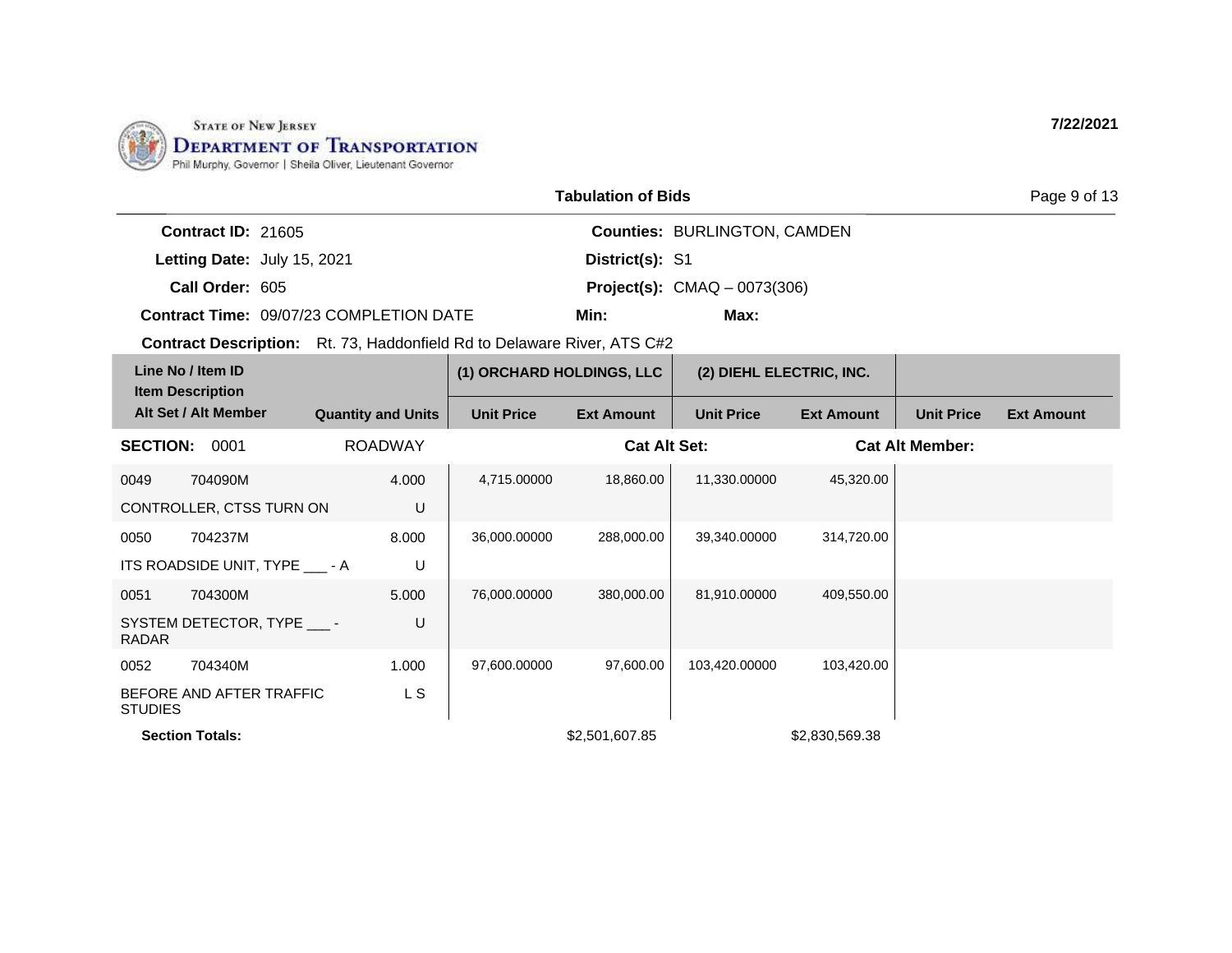

| <b>Tabulation of Bids</b>                    |  |                                                                                |                                 |                     |                                       |                   |                        | Page 10 of 13     |
|----------------------------------------------|--|--------------------------------------------------------------------------------|---------------------------------|---------------------|---------------------------------------|-------------------|------------------------|-------------------|
| Contract ID: 21605                           |  |                                                                                |                                 |                     | <b>Counties: BURLINGTON, CAMDEN</b>   |                   |                        |                   |
| Letting Date: July 15, 2021                  |  |                                                                                |                                 | District(s): S1     |                                       |                   |                        |                   |
| Call Order: 605                              |  |                                                                                |                                 |                     | <b>Project(s):</b> $CMAQ - 0073(306)$ |                   |                        |                   |
|                                              |  | <b>Contract Time: 09/07/23 COMPLETION DATE</b>                                 |                                 | Min:                | Max:                                  |                   |                        |                   |
|                                              |  | <b>Contract Description:</b> Rt. 73, Haddonfield Rd to Delaware River, ATS C#2 |                                 |                     |                                       |                   |                        |                   |
| Line No / Item ID<br><b>Item Description</b> |  |                                                                                | (1) ORCHARD HOLDINGS, LLC       |                     | (2) DIEHL ELECTRIC, INC.              |                   |                        |                   |
| Alt Set / Alt Member                         |  | <b>Quantity and Units</b>                                                      | <b>Unit Price</b>               | <b>Ext Amount</b>   | <b>Unit Price</b>                     | <b>Ext Amount</b> | <b>Unit Price</b>      | <b>Ext Amount</b> |
| <b>SECTION:</b><br>0002                      |  |                                                                                | <b>CONSTRUCTION ENGINEERING</b> | <b>Cat Alt Set:</b> |                                       |                   | <b>Cat Alt Member:</b> |                   |
| 0007<br>155009M                              |  | 1.000                                                                          | 30,000.00000                    | 30,000.00           | 55,710.00000                          | 55,710.00         |                        |                   |
| FIELD OFFICE TYPE C SET UP                   |  | U                                                                              |                                 |                     |                                       |                   |                        |                   |
| 0008<br>155027M                              |  | 6.000                                                                          | 2,800.00000                     | 16,800.00           | 4,440.00000                           | 26,640.00         |                        |                   |
| FIELD OFFICE TYPE C<br><b>MAINTENANCE</b>    |  | MO.                                                                            |                                 |                     |                                       |                   |                        |                   |
| <b>Section Totals:</b>                       |  |                                                                                |                                 | \$46,800.00         |                                       | \$82,350.00       |                        |                   |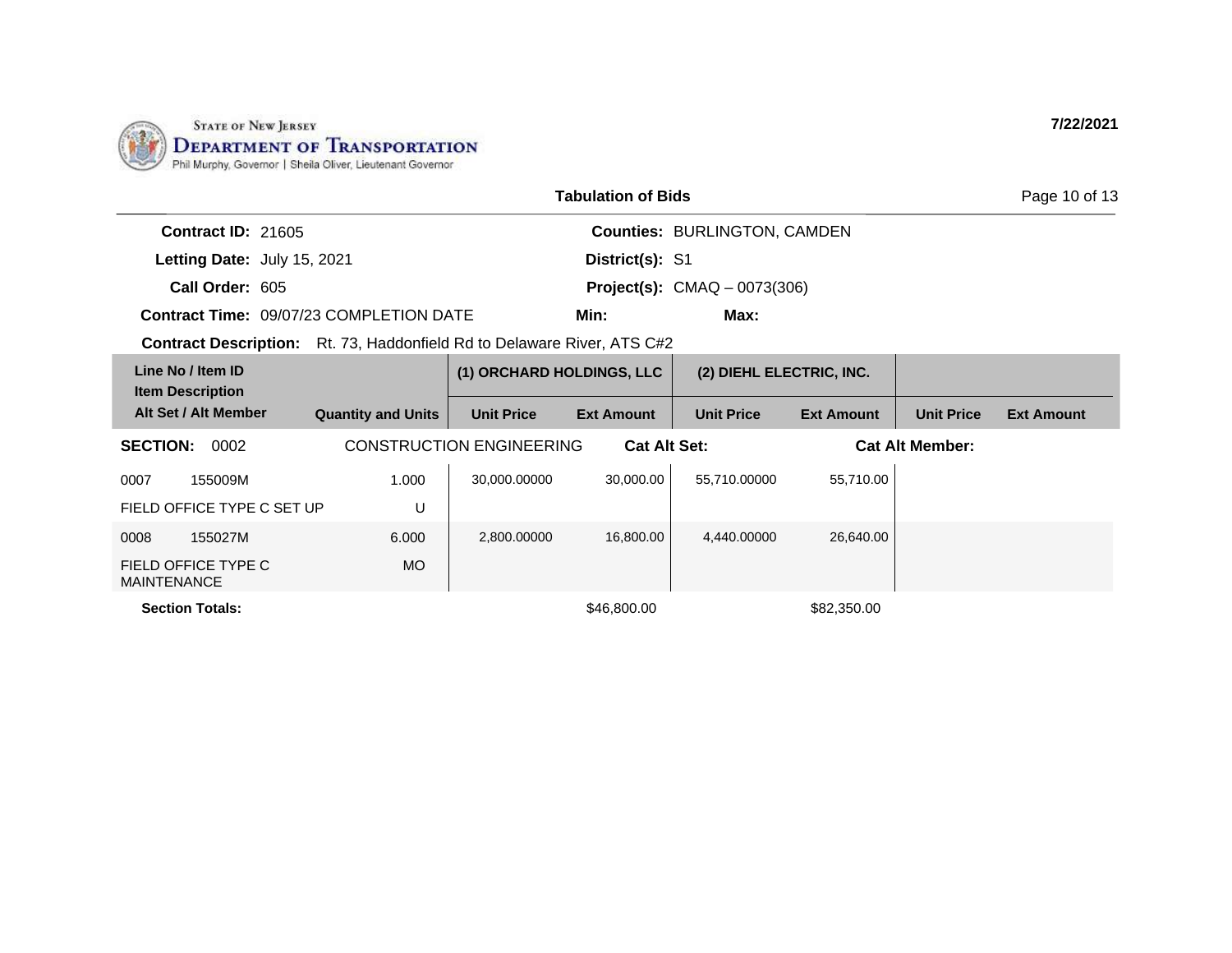

|                                                                                |                           | Page 11 of 13               |                     |                                     |                          |                        |                   |
|--------------------------------------------------------------------------------|---------------------------|-----------------------------|---------------------|-------------------------------------|--------------------------|------------------------|-------------------|
| Contract ID: 21605                                                             |                           |                             |                     | <b>Counties: BURLINGTON, CAMDEN</b> |                          |                        |                   |
| Letting Date: July 15, 2021                                                    |                           |                             | District(s): S1     |                                     |                          |                        |                   |
| Call Order: 605                                                                |                           |                             |                     | Project(s): $CMAQ - 0073(306)$      |                          |                        |                   |
| <b>Contract Time: 09/07/23 COMPLETION DATE</b>                                 |                           |                             | Min:                | Max:                                |                          |                        |                   |
| <b>Contract Description:</b> Rt. 73, Haddonfield Rd to Delaware River, ATS C#2 |                           |                             |                     |                                     |                          |                        |                   |
| Line No / Item ID<br><b>Item Description</b>                                   |                           | (1) ORCHARD HOLDINGS, LLC   |                     |                                     | (2) DIEHL ELECTRIC, INC. |                        |                   |
| Alt Set / Alt Member                                                           | <b>Quantity and Units</b> | <b>Unit Price</b>           | <b>Ext Amount</b>   | <b>Unit Price</b>                   | <b>Ext Amount</b>        | <b>Unit Price</b>      | <b>Ext Amount</b> |
| <b>SECTION:</b><br>0003                                                        |                           | (NON-PARTICIPATING (ROADWAY | <b>Cat Alt Set:</b> |                                     |                          | <b>Cat Alt Member:</b> |                   |
| 0002<br>152015P                                                                | 1.000                     | 18,500.00000                | 18,500.00           | 8,100.00000                         | 8,100.00                 |                        |                   |
| POLLUTION LIABILITY INSURANCE                                                  | <b>DOLL</b>               |                             |                     |                                     |                          |                        |                   |
| <b>Section Totals:</b>                                                         |                           |                             | \$18,500.00         |                                     | \$8,100.00               |                        |                   |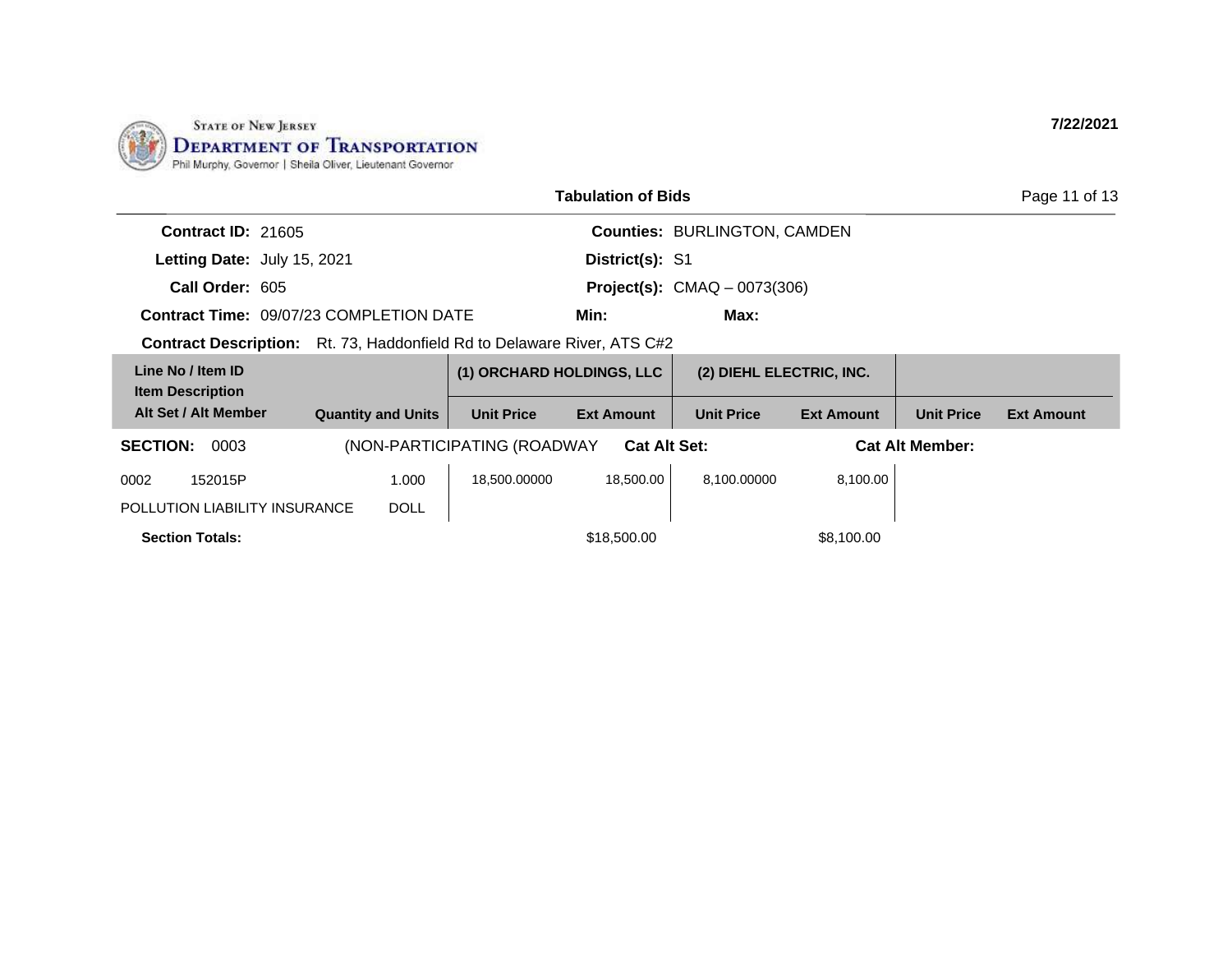

|                                                                                |                           | Page 12 of 13                       |                   |                                       |                   |                        |                   |
|--------------------------------------------------------------------------------|---------------------------|-------------------------------------|-------------------|---------------------------------------|-------------------|------------------------|-------------------|
| <b>Contract ID: 21605</b>                                                      |                           | <b>Counties: BURLINGTON, CAMDEN</b> |                   |                                       |                   |                        |                   |
| Letting Date: July 15, 2021                                                    |                           |                                     | District(s): S1   |                                       |                   |                        |                   |
| Call Order: 605                                                                |                           |                                     |                   | <b>Project(s):</b> $CMAQ - 0073(306)$ |                   |                        |                   |
| Contract Time: 09/07/23 COMPLETION DATE                                        |                           |                                     | Min:              | Max:                                  |                   |                        |                   |
| <b>Contract Description:</b> Rt. 73, Haddonfield Rd to Delaware River, ATS C#2 |                           |                                     |                   |                                       |                   |                        |                   |
| Line No / Item ID<br><b>Item Description</b>                                   |                           | (1) ORCHARD HOLDINGS, LLC           |                   | (2) DIEHL ELECTRIC, INC.              |                   |                        |                   |
| Alt Set / Alt Member                                                           | <b>Quantity and Units</b> | <b>Unit Price</b>                   | <b>Ext Amount</b> | <b>Unit Price</b>                     | <b>Ext Amount</b> | <b>Unit Price</b>      | <b>Ext Amount</b> |
| <b>SECTION: 0004</b>                                                           | <b>EROSION CONTROL</b>    |                                     |                   | <b>Cat Alt Set:</b>                   |                   | <b>Cat Alt Member:</b> |                   |
| 0010<br>158030M                                                                | 25,000                    | 200.00000                           | 5,000.00          | 800.00000                             | 20,000.00         |                        |                   |
| INLET FILTER TYPE 2, 2' X 4'                                                   | U                         |                                     |                   |                                       |                   |                        |                   |
| 0011<br>158058M                                                                | 535,000                   | 20.00000                            | 10,700.00         | 61.00000                              | 32,635.00         |                        |                   |
| COMPOST FILTER SOCK,<br>DIAMETER 8" diameter                                   | LF                        |                                     |                   |                                       |                   |                        |                   |
| <b>Section Totals:</b>                                                         |                           |                                     | \$15,700.00       |                                       | \$52,635.00       |                        |                   |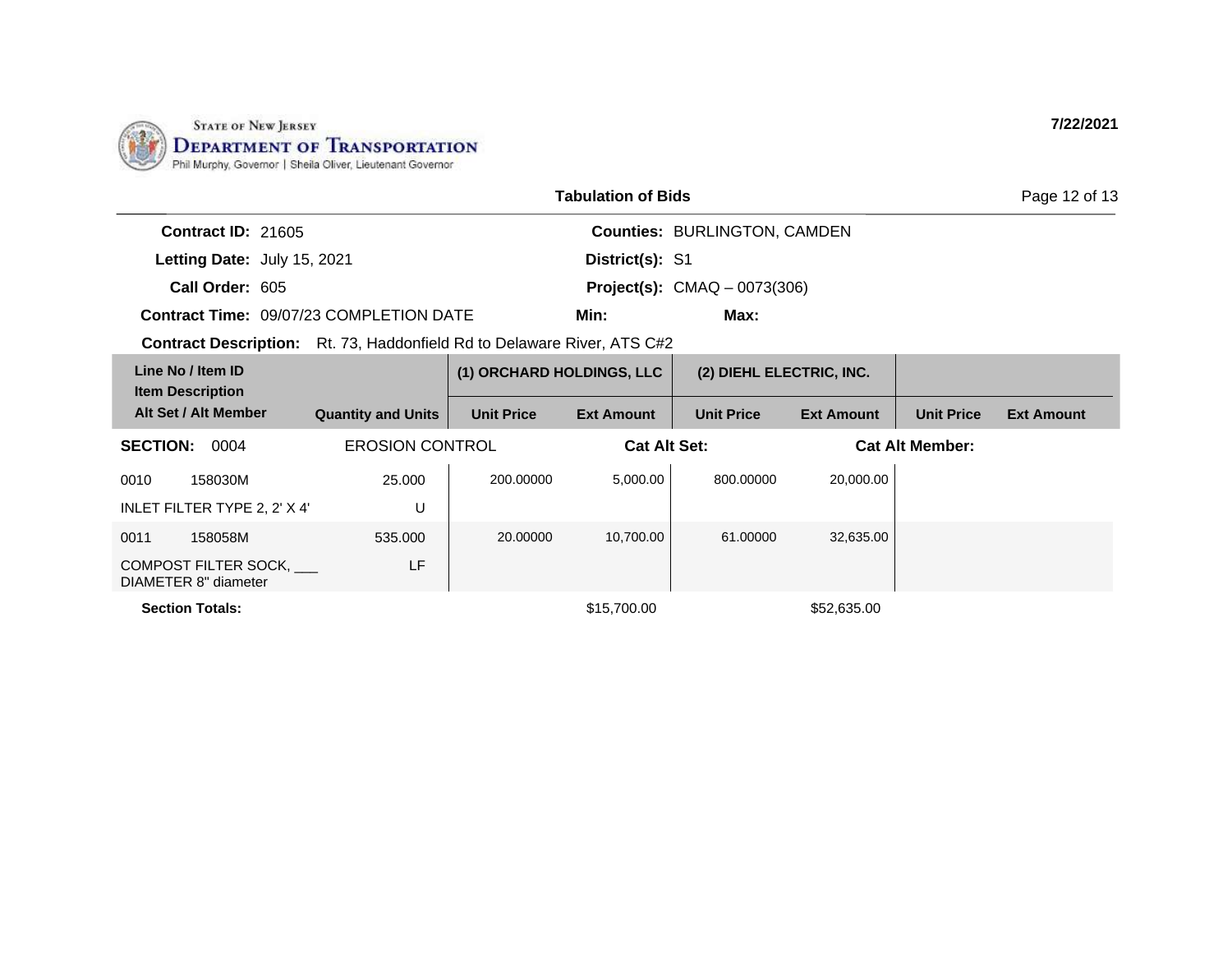

|                                                                                |                           |                           | <b>Tabulation of Bids</b> |                                       |                   |                        | Page 13 of 13     |
|--------------------------------------------------------------------------------|---------------------------|---------------------------|---------------------------|---------------------------------------|-------------------|------------------------|-------------------|
| Contract ID: 21605                                                             |                           |                           |                           | <b>Counties: BURLINGTON, CAMDEN</b>   |                   |                        |                   |
| Letting Date: July 15, 2021                                                    |                           |                           | District(s): S1           |                                       |                   |                        |                   |
| Call Order: 605                                                                |                           |                           |                           | <b>Project(s):</b> $CMAQ - 0073(306)$ |                   |                        |                   |
| <b>Contract Time: 09/07/23 COMPLETION DATE</b>                                 |                           |                           | Min:                      | Max:                                  |                   |                        |                   |
| <b>Contract Description:</b> Rt. 73, Haddonfield Rd to Delaware River, ATS C#2 |                           |                           |                           |                                       |                   |                        |                   |
| Line No / Item ID<br><b>Item Description</b>                                   |                           | (1) ORCHARD HOLDINGS, LLC |                           | (2) DIEHL ELECTRIC, INC.              |                   |                        |                   |
| Alt Set / Alt Member                                                           | <b>Quantity and Units</b> | <b>Unit Price</b>         | <b>Ext Amount</b>         | <b>Unit Price</b>                     | <b>Ext Amount</b> | <b>Unit Price</b>      | <b>Ext Amount</b> |
| <b>SECTION:</b><br>0005                                                        | <b>GENERAL LANDSCAPE</b>  |                           | <b>Cat Alt Set:</b>       |                                       |                   | <b>Cat Alt Member:</b> |                   |
| 0053<br>804006P                                                                | 100.000                   | 10.25000                  | 1,025.00                  | 6.00000                               | 600.00            |                        |                   |
| TOPSOILING, 4" THICK                                                           | <b>SY</b>                 |                           |                           |                                       |                   |                        |                   |
| 804015P<br>0054                                                                | 50.000                    | 61.00000                  | 3,050.00                  | 6.00000                               | 300.00            |                        |                   |
| <b>BORROW TOPSOIL</b>                                                          | <b>CY</b>                 |                           |                           |                                       |                   |                        |                   |
| 0055<br>806006P                                                                | 100.000                   | 9.00000                   | 900.00                    | 6.00000                               | 600.00            |                        |                   |
| FERTILIZING AND SEEDING, TYPE<br>$A-3$                                         | <b>SY</b>                 |                           |                           |                                       |                   |                        |                   |

9.75000 975.00 6.00000 600.00

**\$2,588,557.85 \$2,975,754.38 \$2,588,557.85 Contract Totals Cost Plus Time Totals \$2,975,754.38**

**Section Totals:**  $$5,950.00$   $$2,100.00$ 

100.000

SY

**( ) indicates item is bid as Lump Sum**

0056 809003M STRAW MULCHING